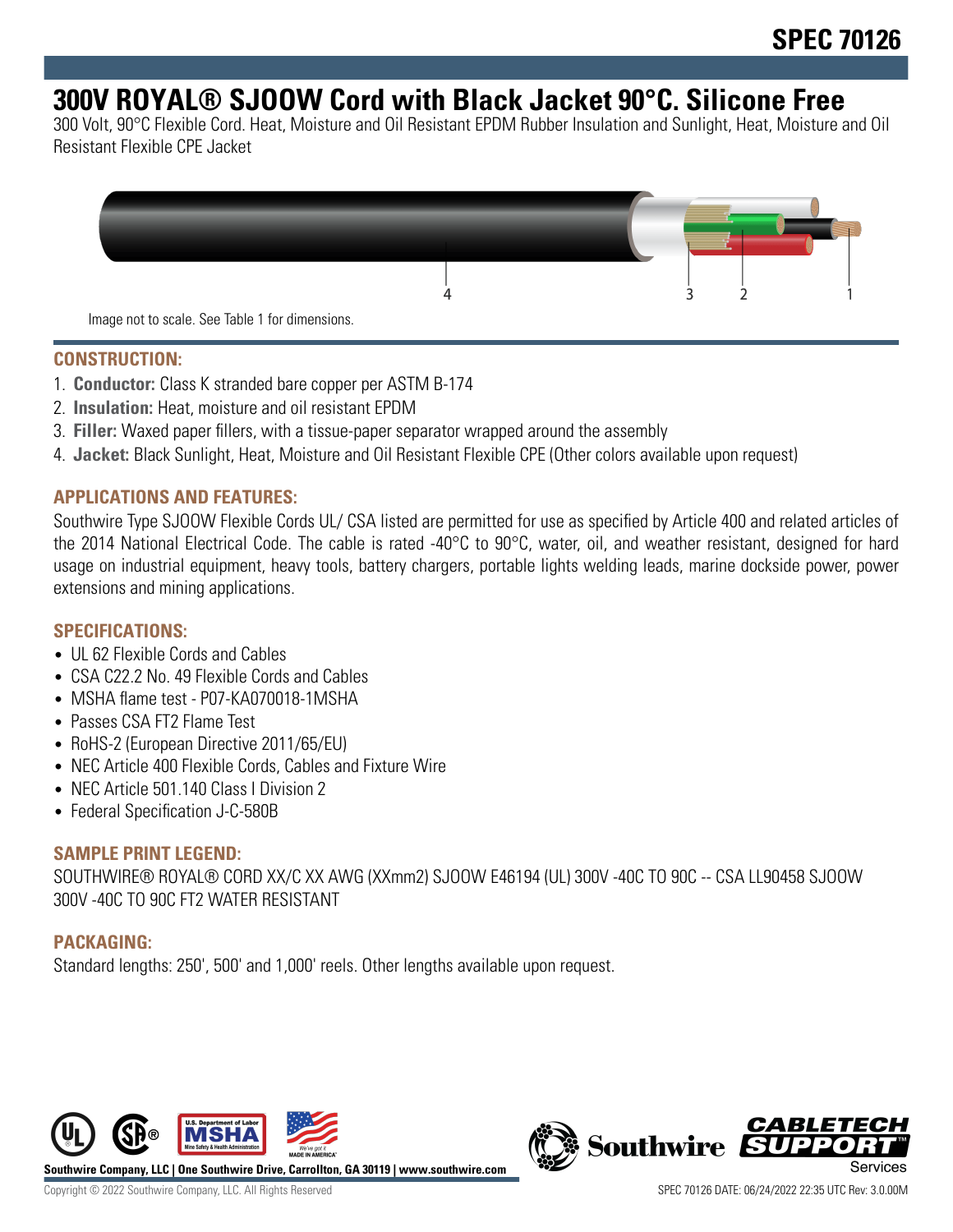## **Table 1 – Weights and Measurements**

| Stock<br>Number | CCI Part<br># | Cond. Size    | Cond.<br>Number | Cond.<br><b>Strands</b> | Insul.<br><b>Thickness</b> | <b>Jacket</b><br><b>Thickness</b> | Approx.<br><b>OD</b> | Approx.<br>Weight | Ampacity | DC<br>Resistance |
|-----------------|---------------|---------------|-----------------|-------------------------|----------------------------|-----------------------------------|----------------------|-------------------|----------|------------------|
|                 |               | AWG/<br>Kcmil | Count           | # x AWG                 | mil                        | mil                               | inch                 | lb/1000ft         | Amp      | $\Omega/1000$ ft |
| 557961          | 823225        | 18            | $\overline{2}$  | 41/30                   | 30                         | 45                                | 0.290                | 45                | 10       | 6.59             |
| 558116          | 823225        | 18            | 2               | 16/30                   | 30                         | 30                                | 0.29                 | 37                | 10       | 6.59             |
| 558117          | 823325        | 18            | 3               | 16/30                   | 30                         | 30                                | 0.31                 | 49                | 10       | 6.59             |
| 558120          | 823425        | 18            | 4               | 16/30                   | 30                         | 30                                | 0.33                 | 59                | 7        | 6.59             |
| 558118          | 823226        | 16            | $\overline{2}$  | 26/30                   | 30                         | 30                                | 0.31                 | 46                | 13       | 4.05             |
| 560254          | 823226        | $16***$       | $\overline{2}$  | 65/30                   | 30                         | 40                                | 0.325                | 66                | 13       | 4.05             |
| 558085          | 823326        | 16            | 3               | 26/30                   | 30                         | 30                                | 0.33                 | 59                | 13       | 4.05             |
| 558119          | 823426        | 16            | 4               | 26/30                   | 30                         | 30                                | 0.36                 | 73                | 10       | 4.05             |
| 558121          | 823227        | 14            | $\overline{2}$  | 41/30                   | 30                         | 30                                | 0.34                 | 60                | 18       | 2.55             |
| 558086          | 823327        | 14            | 3               | 41/30                   | 30                         | 30                                | 0.37                 | 79                | 18       | 2.55             |
| 558123          | 823427        | 14            | 4               | 41/30                   | 30                         | 30                                | 0.4                  | 98                | 15       | 2.55             |
| 560015          | 823228        | $12***$       | $\overline{2}$  | 65/30                   | 30                         | 50                                | 0.41                 | 90                | 25       | 1.61             |
| 558087          | 823328        | $12***$       | 3               | 65/30                   | 30                         | 50                                | 0.43                 | 140               | 25       | 1.61             |
| 558124          | 823428        | $12***$       | 4               | 65/30                   | 30                         | 40                                | 0.47                 | 150               | 20       | 1.61             |
| 558378          | 823229        | $10***$       | $\overline{2}$  | 104/30                  | 50                         | 60                                | 0.55                 | 155               | 30       | 0.98             |
| 558125          | 823329        | $10^{**}$     | 3               | 104/30                  | 50                         | 60                                | 0.57                 | 200               | 30       | 0.98             |
| 558126          | 823429        | $10***$       | 4               | 104/30                  | 50                         | 60                                | 0.64                 | 257               | 25       | 0.98             |

All dimensions are nominal and subject to normal manufacturing tolerances

◊ Cable marked with this symbol is a standard stock item

\* Ampacities are based on TABLE 400.5(A)of the 2014 National Electrical Code and CEC Table 12.

\*\* Not a Federal and Military Specification JC-580B

\*\*\*No Fillers or Separator